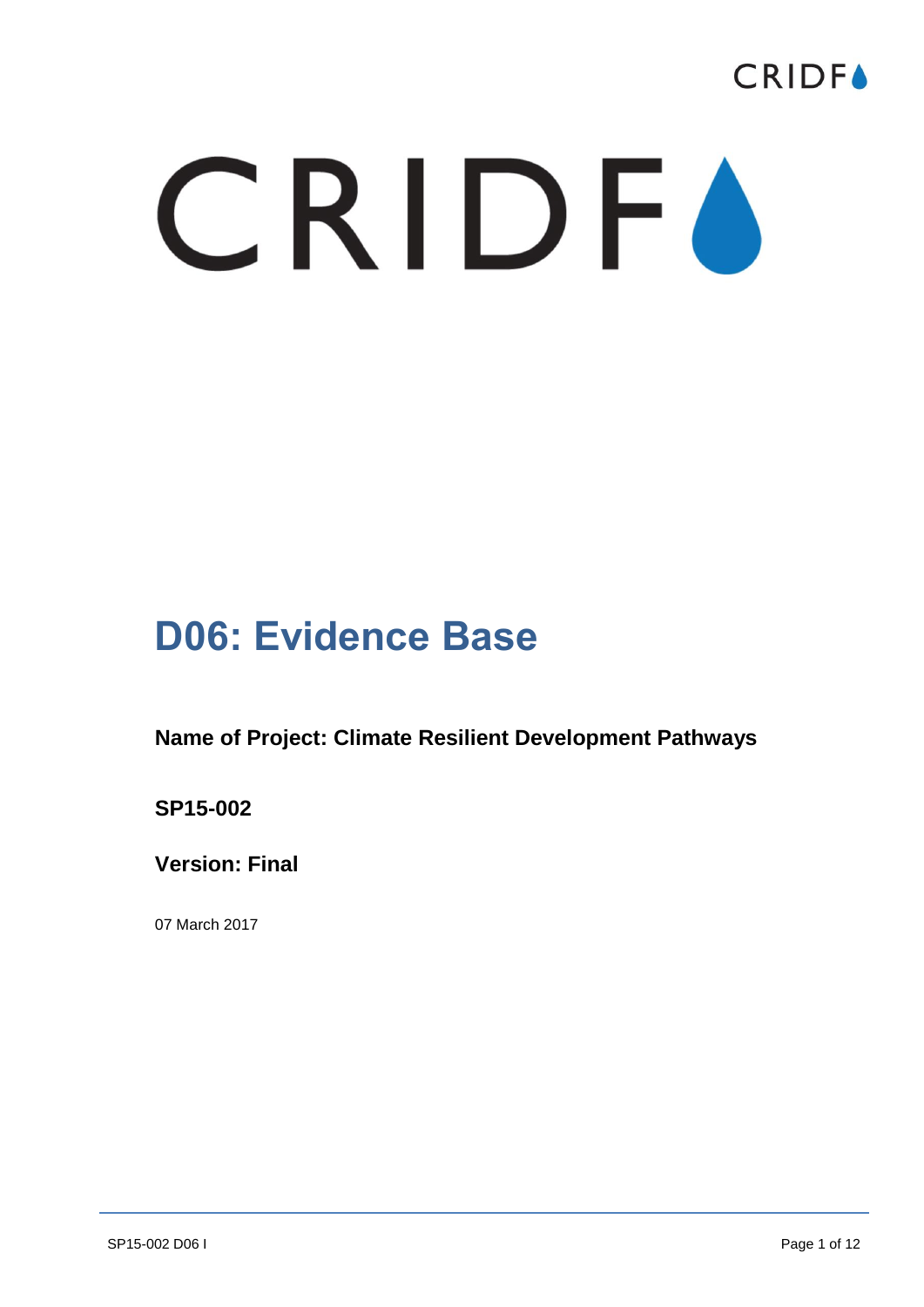

#### **Quality Assurance Checklist**

In preparing this document CRIDF can confirm that it has followed CRIDF's internal general procedures, including appropriate CRIDF generic scope of work and that it has undergone appropriate quality assurance (QA) and quality control (QC) procedures as detailed in CRIDF's QA manual. Furthermore, CRIDF can confirm the applicable specific internal process and procedures have been followed including:

- CRIDF's Cost Benefit Assessments (CBAs) guideline have been applied as appropriate;
- CRIDF's Gender Equality and Social Inclusion (GESI) guidelines have been applied as appropriate;
- CRIDF's Climate vulnerability mapping methodology has been applied as appropriate;
- CRIDF's Climate Change Risk Assessment (CCRA) protocol have been applied as appropriate;
- CRIDF's Procurement guidelines have been followed as appropriate;
- CRIDF's Screens as appropriate.

| Lead       | Laszlo Pinter | <b>CRIDF</b> | Previlage Chidzewere | <b>CRIDF</b> | Jeremy     | <b>CRIDF</b> | <b>Charles Reeve</b> |
|------------|---------------|--------------|----------------------|--------------|------------|--------------|----------------------|
| Author(s)  |               | QA'd:        |                      | QC'd:        | Richardson | Approved:    |                      |
| Signature: |               |              | 39 uel               |              |            |              | 11. <i>lly</i>       |
| Date:      | 06/03/2017    | Date:        | 07/03/2017           | Date:        | 07/03/2017 | Date:        | 10/03/2017           |

#### **Disclaimer**

The British Government's Department for International Development (DFID) financed this work as part of the United Kingdom's aid programme. However, the views and recommendations contained in this report are those of the consultant, and DFID is not responsible for, or bound by the recommendations made.

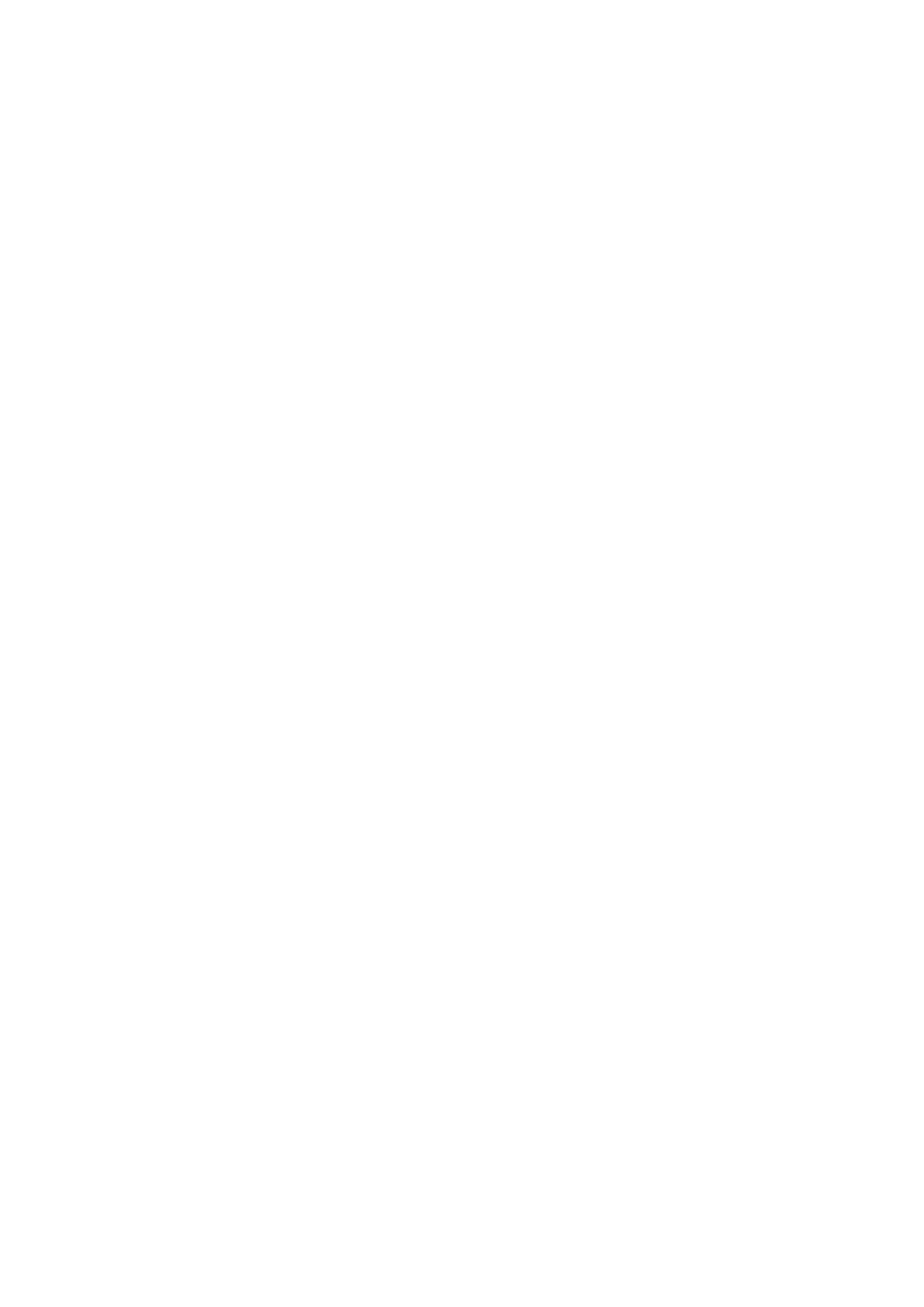### **List of acronyms**

| Acronym      | Long-Form                                                    |
|--------------|--------------------------------------------------------------|
| <b>CIVAT</b> | Climate Impact and Vulnerability Assessment Tool             |
| <b>CRDP</b>  | <b>Climate Resilient Development Pathways</b>                |
| <b>CRIDF</b> | <b>Climate Resilient Infrastructure Development Facility</b> |
| <b>DFID</b>  | Department for International Development                     |
| <b>GTAP</b>  | Global Trade Analysis Project                                |
| <b>ITCZ</b>  | Inter-tropical Convergence Zone                              |
| <b>MSIOA</b> | Multi Sector Investment Opportunity Analysis                 |
| <b>RCP</b>   | <b>Representative Concentration Pathway</b>                  |
| <b>SOMs</b>  | Self-organizing maps                                         |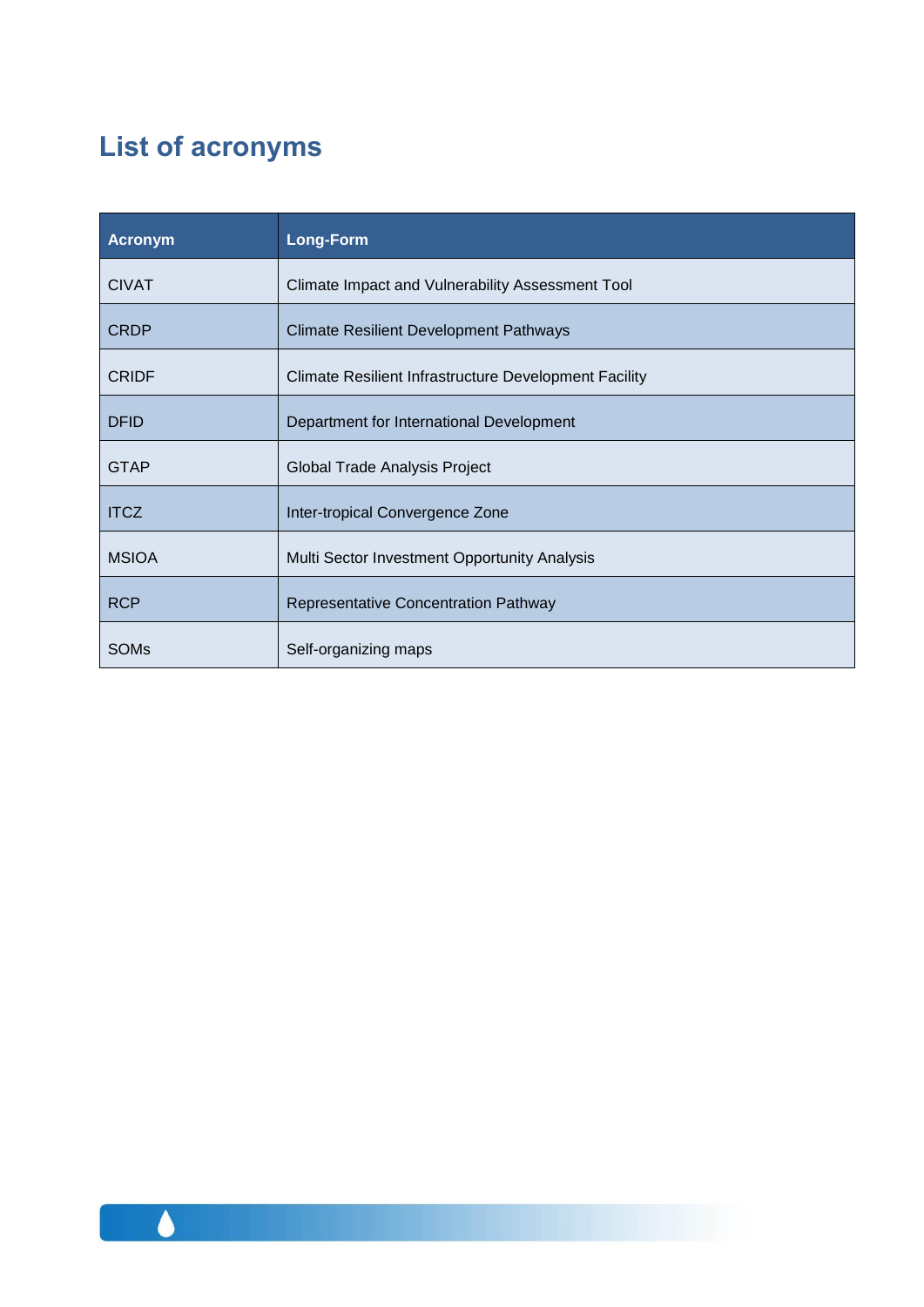### **Climate Resilience Integrated Development Pathways and their Application to the Okavango Transboundary River Basin – Methodological Note on Evidence Base.**

The purpose of this document is to provide guidance for the development and combined use of the evidence base produced through different lines of inquiry related to the vulnerability assessment of selected water infrastructure development scenarios under the Multi-Sector Investment Options Analysis (MSIOA) program for the Okavango Basin. The guidance directly builds on details in CRIDF's Foundations and Approach report on Climate Resilient Development Pathways<sup>1</sup>. The evidence base was constructed through a multi-stage process shown on Figure 1.





l

As for **Stage 1**, given the nature of the task, the CRDP approach has a complex frame of reference and analytics that have to be aligned with the need to present results to a non-expert stakeholder audience in a simple,

<sup>1</sup> CRIDF (2016) Climate Resilient Integrated Development Pathways and their Application to the Okavango Transboundary River Basin – Foundations and General Approach. Pretoria: CRIDF.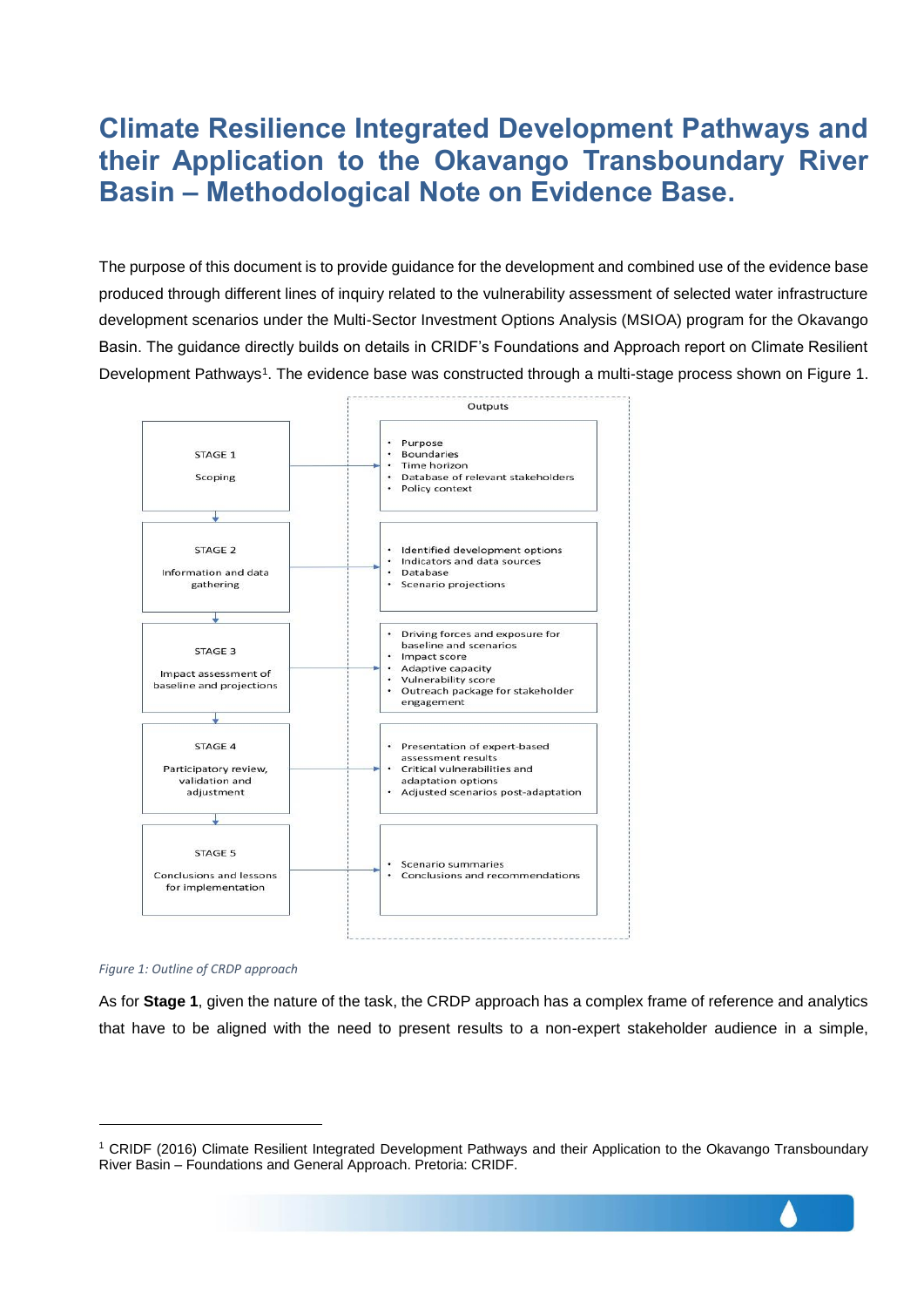understandable form, suitable for participatory work and informed decision-making. Key elements of the frame of reference are shown in Table 1.

#### *Table 1*

| Geographic area <sup>2</sup>    | Wet ITCZ region of Okavango basin (Climate Zone 1)                           |
|---------------------------------|------------------------------------------------------------------------------|
|                                 | Semiarid/arid region of Okavango basin (Climate Zone 3)                      |
| <b>Political context</b>        | Angola, Botswana, Namibia                                                    |
| <b>Time scale</b>               | 2016-2035, 2046-2065, 2081-2100 (equivalent to IPCC time scales)             |
| <b>Development scenarios</b>    | Selected from MSIOA set (2-3)                                                |
| <b>Climate scenarios</b>        | Three climate variants: RCPs 2.6, 4.5, 6.0, 8.5 scenarios rolled up into low |
|                                 | and high probability climate outcomes and compared with present day          |
|                                 | climate as a third variant; qualitative comments on the implications of      |
|                                 | higher-end climate scenarios will be added as relevant in the workshop       |
| <b>Hydrological projections</b> | Pitman model outputs around four MSIOA development options LS3, 6, 9         |
|                                 | and LS1 as baseline) and 12 hydrological indicators                          |

For the purposes of this work we adopt a terminology where we refer to MSIOA development *scenarios*, climate *projections* and the different combination of the two as *scenario assemblies*. Social, environmental and economic impacts are referred to as *themes*. A set of model predictions/projections, all for the same future period, produced either by variations of a single model, or by a group of different models, or by a combination of both methods is referred to as an *ensemble*.

**Stage 2** involves the development of the scenario architecture and the generation of model-based quantitative projections. Considering the focus of the project, the MSIOA development scenarios serve as the primary organizing level for the evidence base and impact assessment. Combined with the three climate variants, the MSIOA scenarios produced the scenario assemblies shown in Table 2.

<sup>2</sup> Longitude and latitude of the project area:

l

| Geographic unit | <b>North</b> | <b>West</b> | <b>East</b> | <b>South</b> |
|-----------------|--------------|-------------|-------------|--------------|
| Entire basin    | 12.25        | 16.25       | 24.0        | 20.5         |
| Northern part   | 12.25        | 16.25       | 20.0        | 18.0         |
| Southern part   | 18.0         | 18.25       | 24.0        | 20.5         |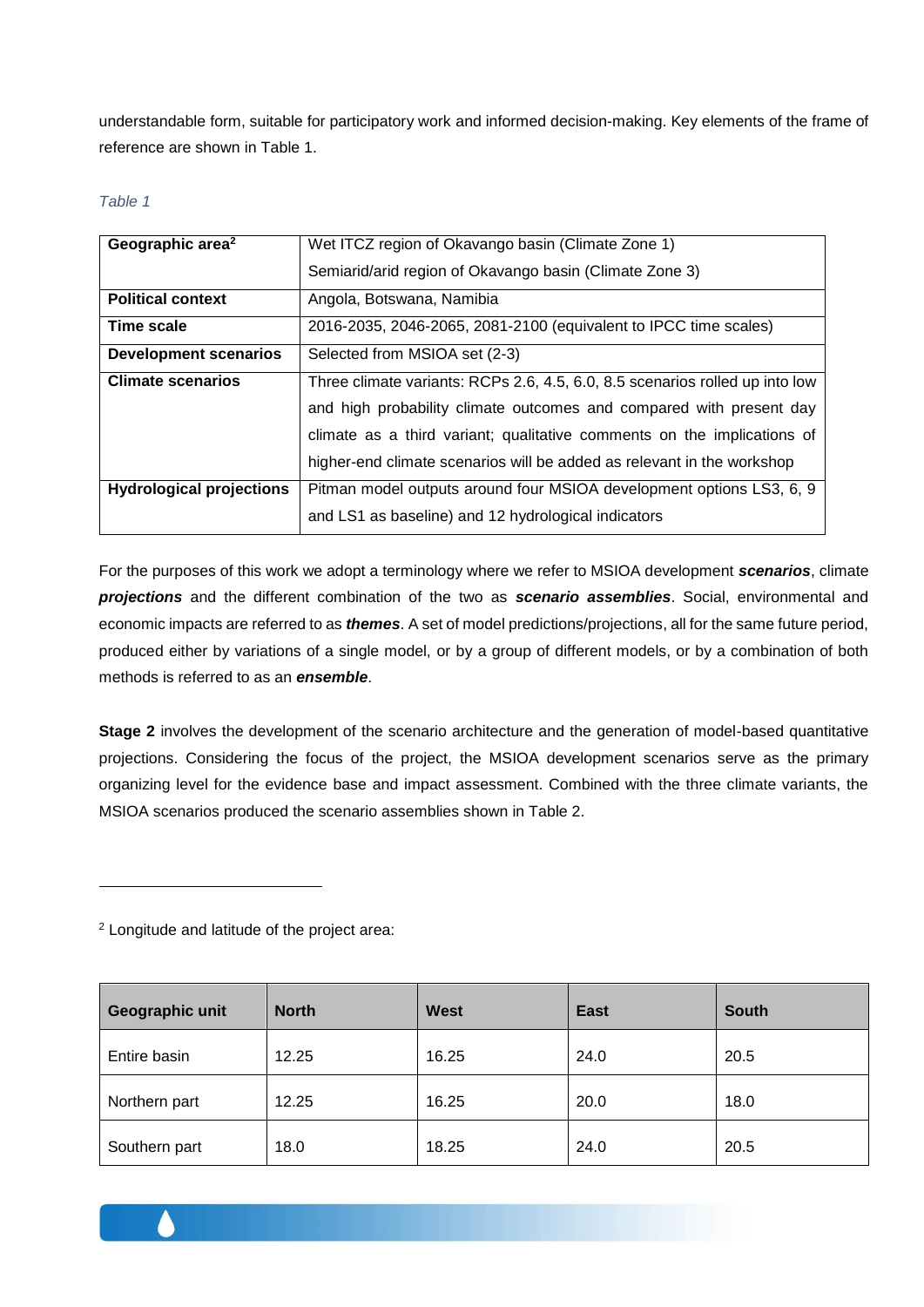|                 | Present day (PD) climate | Higher probability (HP) CC | Lower probability (LP) CC |
|-----------------|--------------------------|----------------------------|---------------------------|
| LS1             | LS1/PD                   | LS1/HP                     | LS <sub>1</sub> /LP       |
| LS <sub>3</sub> | LS3/PD                   | LS3/HP                     | LS3/LP                    |
| LS6             | LS6/PD                   | LS6/HP                     | LS6/LP                    |
| LS <sub>9</sub> | _S9/PD                   | LS9/HP                     | LS9/LP                    |

*Table 2: Overview of 12 scenario assemblies resulting from three climate projections (columns) and four MSIOA scenarios (rows).*

Generating the evidence base for the Okavango CRDP assessment in **Stage 3** involved a combination of model and indicator based quantitative methods and quantitative information-based expert judgment. The information was complement by qualitative information provided by stakeholders in a workshop.

As for climate change, projections for the Cubango/Okavango basin were calculated based on atmosphere/ocean models used in the IPCC's 5<sup>th</sup> Assessment Report. The results were compiled as ensembles means diagrams and ensemble standard deviations diagrams. The projections were analyzed using self-organizing maps (SOMs), based on rainfall and temperature projections and rainfall less evaporation and temperature projections. Individual projections are created for each time slot and climate representative concentration pathway (RCP) and based on individual SOMs, with indications of likelihood occurring for each, summarized as a more likely and less likely climate future. Technical details of the methodology and detailed results are available in a separate report<sup>3</sup>.

Based on the results of climate models hydrological impact projections were calculated using the Pitman model. Hydrological information is available separately for the upper and lower parts of the Okavango basin for the baseline and selected future time scales but rolled up into a basin-wide single projection to limit the complexity of scenario assemblies. Hydrological model runs produced results for mean monthly flows and deviations of mean flows from the base case at a number of monitoring sites in the basin. Based on these results impacts on a series of hydrological indicators shown in Table 3 and related ecological integrity dimensions were assessed.

*Table 3: Hydrological indicators assessed based on Pitman model runs.*

| Mean annual runoff    |
|-----------------------|
| Dry Min 5d Q          |
| Dry duration          |
| Dry ave daily vol     |
| DryOnset (HydroWeeks) |
| Wet Max 5d Q          |
| Wet duration          |
| Wet ave daily vol     |
| WetOnset (HydroWeeks) |
| Flood volume          |
| FloodType             |

l

 $3$  Climate change scenarios for the Cubango/Okavango Basin – Detailed Text. Prepared by CCRM.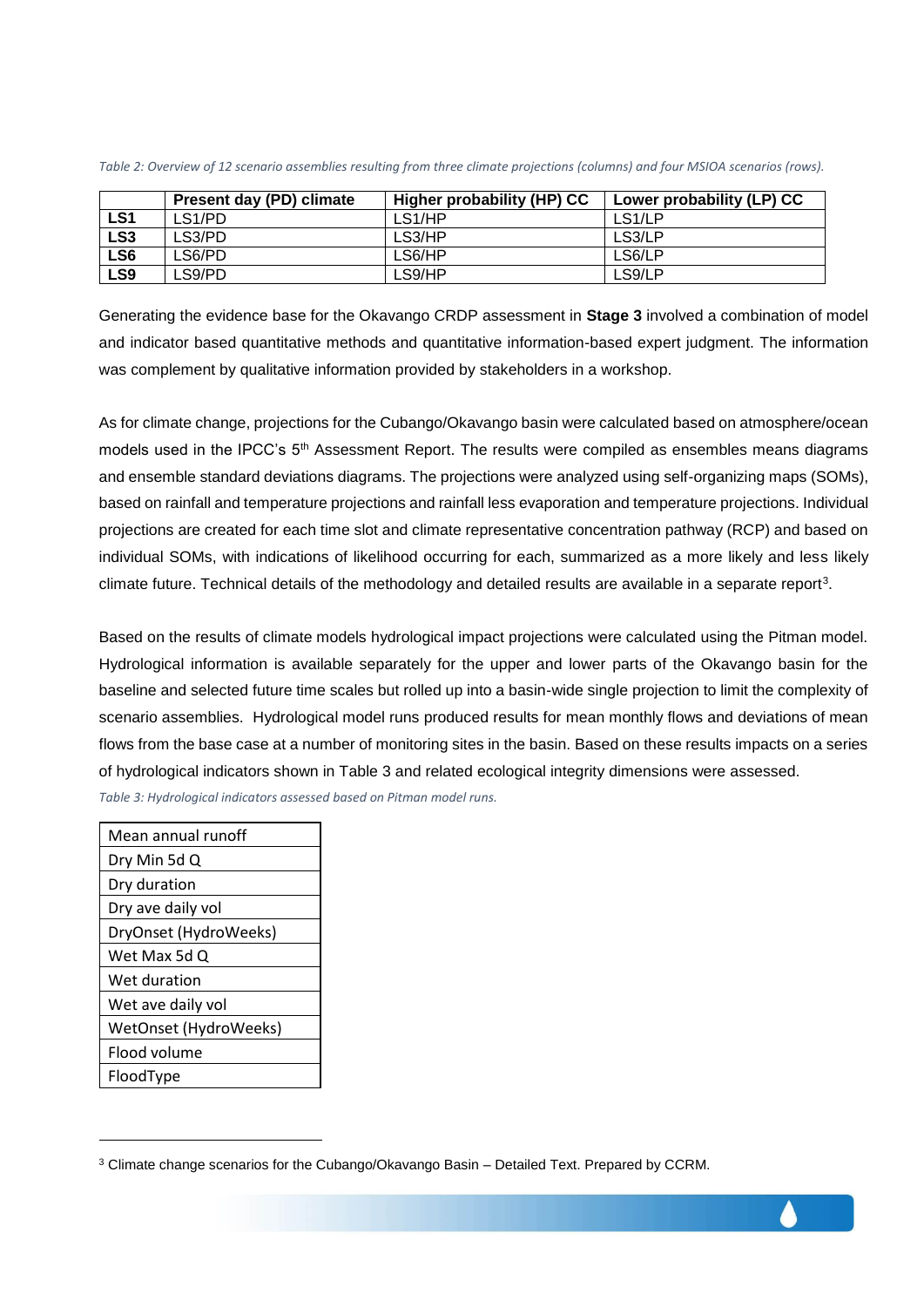#### Sediment supply

Projections of baseline and climate scenario adjusted flows from the Pitman model served as a quantitative basis for impact assessments under social, ecological and economic themes. Due to the lack of an integrated impact assessment model calibrated to the Okavango Basin and due to different conceptual and data challenges, impact assessment under the three themes followed different methods. *Economic impact* assessment was based on the Global Trade Analysis Project (GTAP) model to generate country-scale projections of economy-wide effects as a results of adjusted trade flows and other economy-wide connections influenced by climatic and water availability parameters derived from the climate and hydrological models. Given the relative scarcity of social data, *social impacts* were derived from an understanding of impacts of similar projects globally and tailored as much possible to the local circumstances. *Environmental impacts* for selected water and biodiversity-related indicators were estimated on a relative scale in response to hydrological impact projections using present conditions as a baseline. As general guidance, indicator selection can follow selection criteria such as those proposed by UNDG<sup>4</sup>.

In order to express indicator values in terms of desirability / undesirability and to bring them to a common scale, each indicator was turned into a 5-level performance score ranging from -2 to +2 and color coding using a redgreen-yellow traffic light system (Table 4). The color coding proposed is in sync with the scheme used by the climate index developed for the Okavango by Knight (2016)<sup>5</sup>. While the establishment of scores under the three themes followed the approaches as described above, a more elaborate approach could be based on the following considerations: (1) difference between projected value and baseline; (2) direction and slope of trend; (3) distance to target or critical threshold where known; (4) reversibility / irreversibility; (5) critical interlinkages with other indicators; and (6) scale of impact. In the case of qualitative indicators or when no numerical projection is possible due e.g., to data limitations, the rationale for color coding would need detailed explanation in the text.

| Score | Impact        | Color scheme |
|-------|---------------|--------------|
| 2     | positive      |              |
|       | weak positive |              |
| O     | neutral       |              |
|       | weak negative |              |
| $-2$  | negative      |              |

#### *Table 4: Color coding of indicator scores*

In order to record indicator scores and to roll up results at different levels of aggregation, an Excel-based Climate Impact and Vulnerability Assessment Tool (CIVAT) was created. CIVAT is composed of a series of five interlinked modules as follows.

Modules 1-3 are designed to capture individual indicators and indicator scores under social, economic and environmental themes for all scenario assemblies, a baseline value and two future time periods (Table 5). In the

<sup>&</sup>lt;sup>5</sup> Knight, J. (2016) Climate index: Update and discussion. Presented at the 33<sup>rd</sup> OBC meeting of OKACOM, November 28 – December 2, 2016, Gaborone, Botswana.



l

<sup>4</sup> <https://undg.org/wp-content/uploads/2015/02/Selecting-indicators-criteria-UNICEF.doc>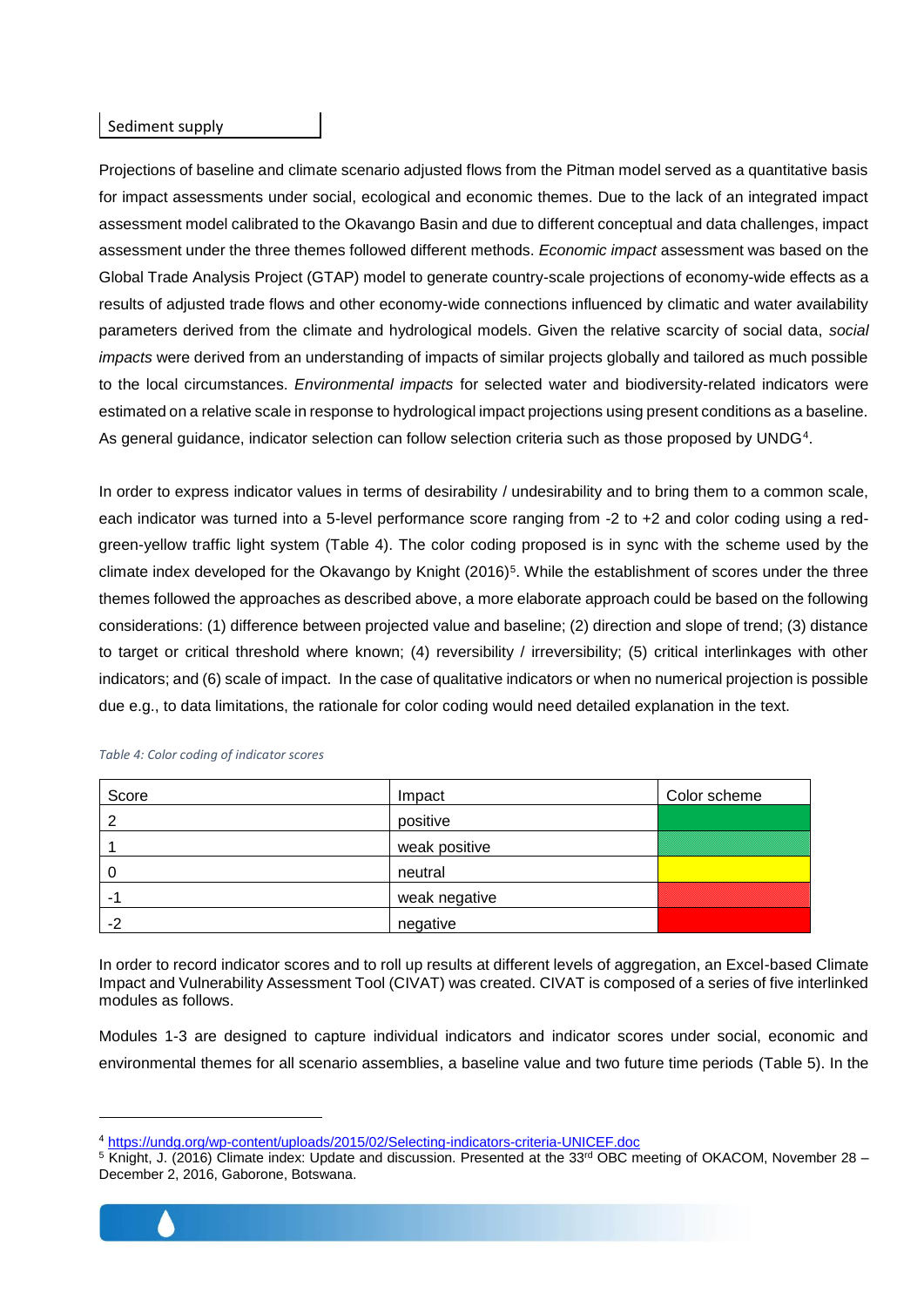default version five indicators are assumed. Indicator scores are entered both numerically and with the matching traffic light color. The tool calculates average scores for each theme, time period and scenario assembly. Unless credible information is available regarding differential weights, the indicator scores are weighted equally and the resulting thematic impact average applies the same color coding system as the individual indicators.

| <b>MSIOA scenario: LS3</b>          |                       |                           |                                   |           |
|-------------------------------------|-----------------------|---------------------------|-----------------------------------|-----------|
| <b>Climate: High probability</b>    |                       |                           |                                   |           |
| <b>Economic impacts</b>             |                       |                           |                                   |           |
| Indicator name & unit of measure    | <b>Type of number</b> | <b>Baseline indicator</b> | <b>Projected indicator values</b> |           |
|                                     |                       | values and scores         | 2016-2035                         | 2046-2065 |
| Indicator 1                         | Indicator value       | 155,693                   | 1,111                             |           |
|                                     | Indicator score       |                           |                                   |           |
| Indicator 2                         | Indicator value       | 0                         | 1,130                             |           |
|                                     | Indicator score       |                           |                                   |           |
| Indicator 3                         | Indicator value       | 34,216                    | -40                               |           |
|                                     | Indicator score       |                           |                                   |           |
| Indicator 4                         | Indicator value       | 30,630                    | 334                               |           |
|                                     | Indicator score       | 0                         |                                   |           |
| Indicator 5                         | Indicator value       | 17,280                    | 84                                |           |
|                                     | Indicator score       | 0                         | 0                                 |           |
| Average impact scores / time period |                       | $\Omega$                  | 0.4                               |           |

#### *Table 5: Illustration of the thematic indicator scoring modules 1-3 in CIVAT.*

Module 4 is designed to roll up aggregate impact scores by theme separately for each development scenario and climate projection assembly and then calculate an equally weighted higher-level aggregate where the three thematic impact scores are also rolled up into a single impact score by each scenario assembly, as shown by Table 6. Aggregated impact scores are color-coded according to the same traffic light scoring system.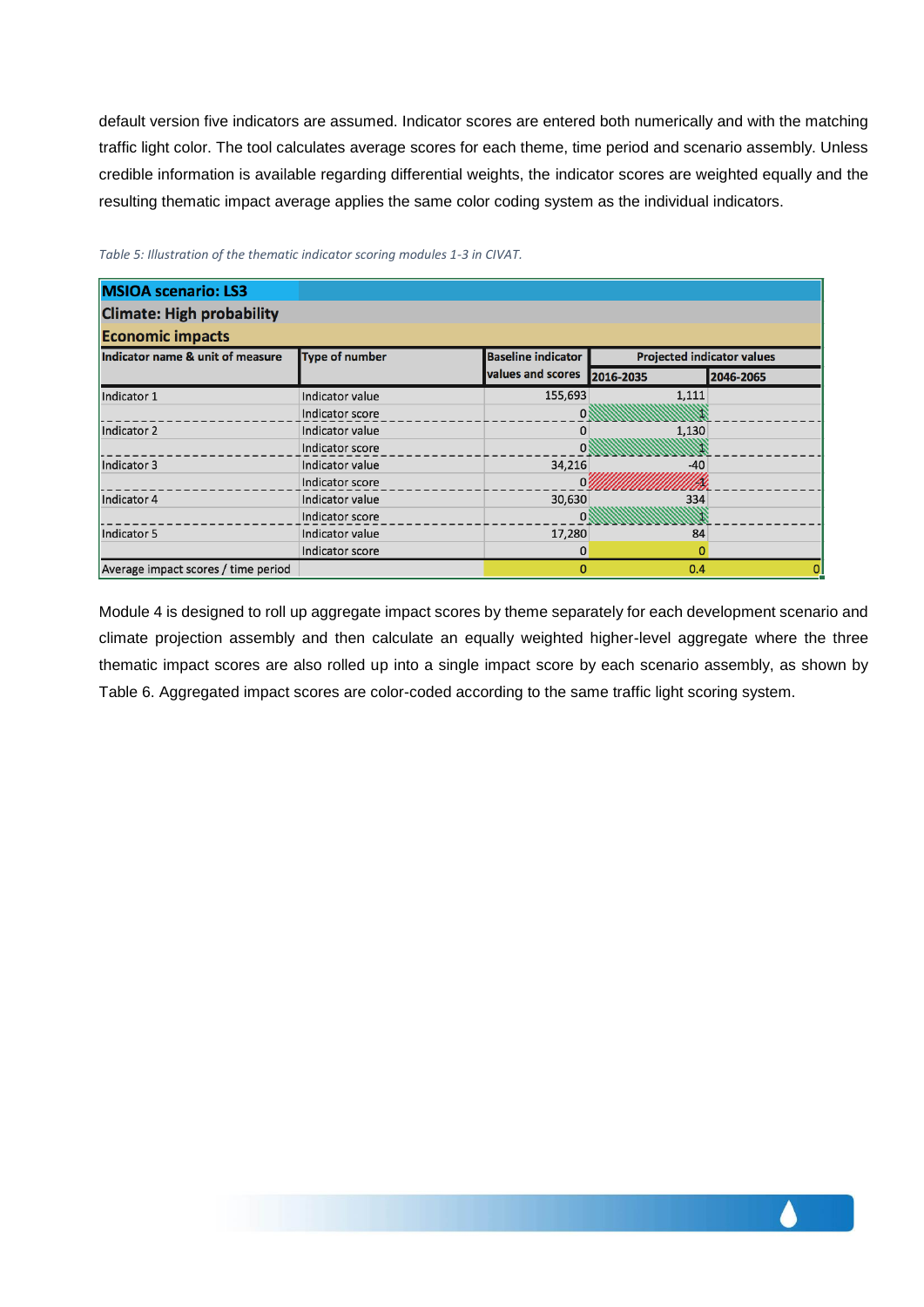*Table 6: Structure of the thematic indicator scoring module 4 in CIVAT.*

| LS <sub>1</sub> | No climate change       | Environmental   | 0 | 0            | 0            |
|-----------------|-------------------------|-----------------|---|--------------|--------------|
| LS1             | <b>High probability</b> | Environmental   | 0 | 0            | 0            |
| LS1             | Low probability         | Environmental   | 0 | 0            | 0            |
| LS3             | No climate change       | Environmental   | 0 | 0            | 0            |
| LS3             | <b>High probability</b> | Environmental   | 0 | 0            | 0            |
| LS3             | Low probability         | Environmental   | 0 | 0            | 0            |
| LS6             | No climate change       | Environmental   | 0 | 0            | 0            |
| LS6             | <b>High probability</b> | Environmental   | 0 | 0            | 0            |
| LS6             | Low probability         | Environmental   | 0 | 0            | 0            |
| LS9             | No climate change       | Environmental   | 0 | 0            | 0            |
| LS9             | High probability        | Environmental   | 0 | 0            | 0            |
| LS9             | Low probability         | Environmental   | 0 | 0            | 0            |
|                 |                         |                 |   |              |              |
| LS1             | No climate change       | <b>Combined</b> |   | 0 0.13333333 | $\mathbf{0}$ |
| LS1             | <b>High probability</b> | <b>Combined</b> | 0 | 0.13333333   | 0            |
| LS1             | Low probability         | <b>Combined</b> | 0 | $-0.1333333$ | 0            |
| LS3             | No climate change       | <b>Combined</b> | 0 | 0.26666667   | 0            |
| LS3             | <b>High probability</b> | <b>Combined</b> | 0 | 0.13333333   | 0            |
| LS3             | Low probability         | <b>Combined</b> | 0 | 0            | 0            |
| LS6             | No climate change       | <b>Combined</b> | 0 | 0.66666667   | 0            |
| LS6             | <b>High probability</b> | <b>Combined</b> | 0 | 0.66666667   | 0            |
| LS6             | Low probability         | <b>Combined</b> | 0 | 0            | 0            |
| LS9             | No climate change       | <b>Combined</b> | 0 | 0            | 0            |
| LS9             | <b>High probability</b> | <b>Combined</b> | 0 | 0.2          | 0            |
| LS9             | Low probability         | <b>Combined</b> | 0 | 0            | 0            |

As one of its elements, in Module 5 CIVAT carries forward the overall impact score for each scenario assembly for each scenario assembly and each time period (Table 7). As another element, it captures the adequacy / inadequacy of adaptive capacity for each impact projection and scenario assembly using the same 5-level scoring system. Adaptive capacity elements adopted from the IPCC and include economic resources, technology, information and skills, infrastructure, institutions and equity. In the absence of quantitative data, scores for adaptive capacity are established through participatory methods by building on stakeholders' understanding of the scenario assemblies built up through a workshop process and their familiarity with baseline capacity available.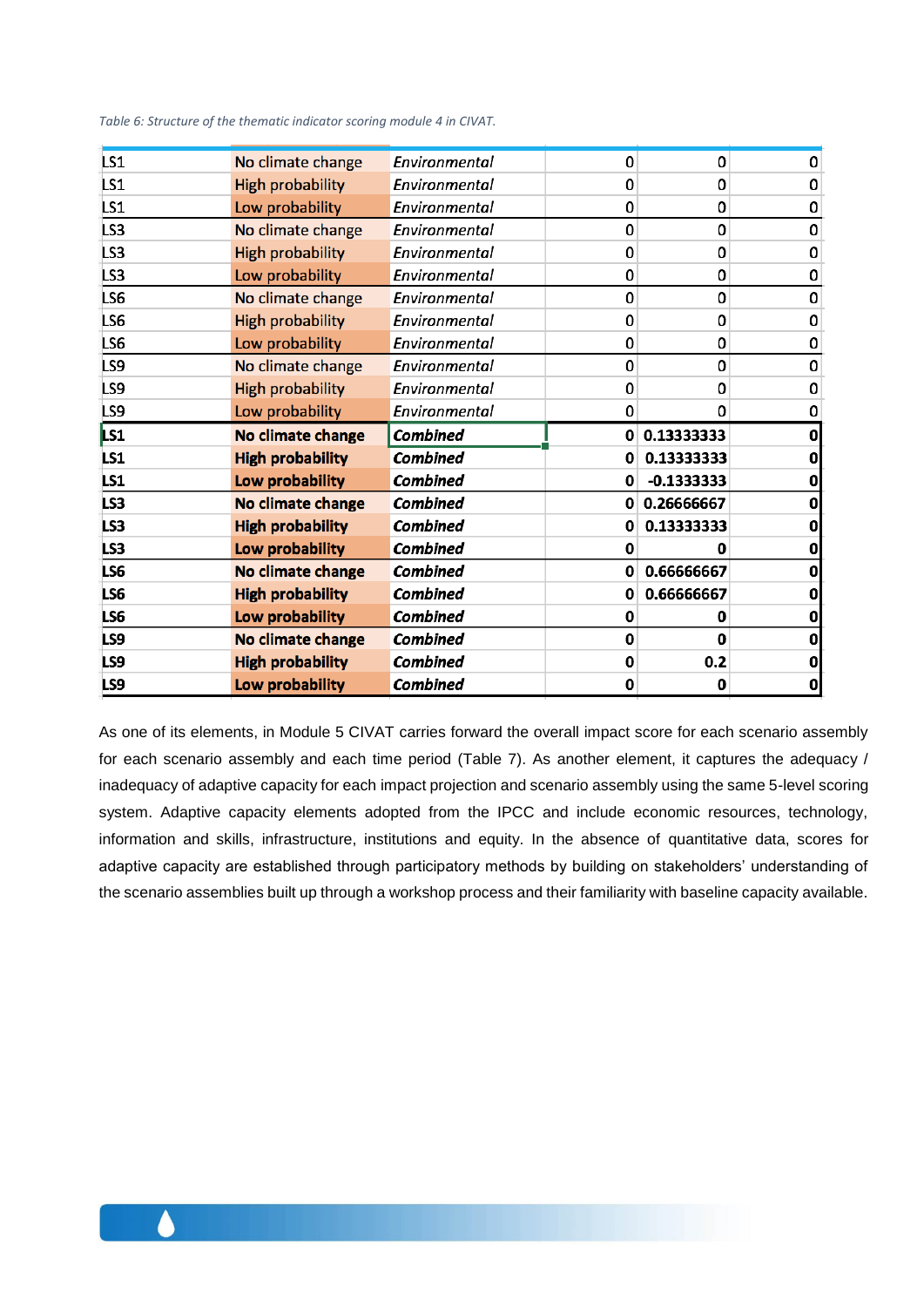|                               |                         |                                   | <b>TIME PERIOD</b> |                |             |
|-------------------------------|-------------------------|-----------------------------------|--------------------|----------------|-------------|
| <b>MSIOA SCENARIO CLIMATE</b> |                         | <b>VULNERABILITY ELEMENT</b>      | <b>Baseline</b>    | 2016-2035      | 2046-2065   |
| LS1                           | No climate change       | <b>Aggregate impact</b>           | 0l                 | 0.13333333     | $\mathbf 0$ |
|                               |                         | <b>Economic resources</b>         |                    |                |             |
|                               |                         | <b>Technology</b>                 |                    |                |             |
|                               |                         | Information and skills            |                    |                |             |
|                               |                         | <b>Infrastructure</b>             |                    |                |             |
|                               |                         | <b>Institutions</b>               |                    |                |             |
|                               |                         | Equity                            |                    |                |             |
|                               |                         | <b>Combined adaptive capacity</b> | 0                  | $\mathbf{0}$   | 0           |
|                               |                         | <b>VULNERABILITY</b>              |                    | 0 0.06666667   | $\mathbf 0$ |
| <b>LS1</b>                    | <b>High probability</b> | Aggregate impact                  |                    | $0$ 0.13333333 | $\mathbf 0$ |
|                               |                         | <b>Economic resources</b>         |                    |                |             |
|                               |                         | Technology                        |                    |                |             |
|                               |                         | Information and skills            |                    |                |             |
|                               |                         | Infrastructure                    |                    |                |             |
|                               |                         | <b>Institutions</b>               |                    |                |             |
|                               |                         | Equity                            |                    |                |             |
|                               |                         | <b>Combined adaptive capacity</b> | 0                  | $\mathbf{0}$   | $\mathbf 0$ |
|                               |                         | <b>VULNERABILITY</b>              |                    | 0 0.06666667   | $\mathbf 0$ |
| <b>LS1</b>                    | Low probability         | <b>Aggregate impact</b>           | $\mathbf{0}$       | $-0.1333333$   | $\mathbf 0$ |
|                               |                         | <b>Economic resources</b>         |                    |                |             |
|                               |                         | Technology                        |                    |                |             |
|                               |                         | Information and skills            |                    |                |             |
|                               |                         | Infrastructure                    |                    |                |             |
|                               |                         | <b>Institutions</b>               |                    |                |             |
|                               |                         | Equity                            |                    |                |             |
|                               |                         | <b>Combined adaptive capacity</b> | 0                  | 0              | $\mathbf 0$ |
|                               |                         | <b>VULNERABILITY</b>              | $\mathbf{0}$       | $-0.0666667$   | $\mathbf 0$ |

*Table 7: Structure of the adaptive capacity and vulnerability scoring module 5 in CIVAT.*

In order to make operational use of the information developed through the thematic impact assessments, in the context of the workshop, three sets of *thematic worksheets* were prepared, each covering a specific theme for a given scenario assembly.

The worksheets are used in the workshop setting in a participatory exercise where following an introduction and broad overview of the MSIOA scenarios, climate change projections, and the CRDP approach participants work their way through the scenarios for each theme in a World Café exercise. The purpose of the exercise is to introduce stakeholders to the details of possible impacts per theme associated with each scenario in three 'stations'. At each station they receive a printout of the relevant CIVAT modules, and a thematic expert walks them through the highlights of the given development scenario, reminding them of the MSIOA scenario details and projected impacts.